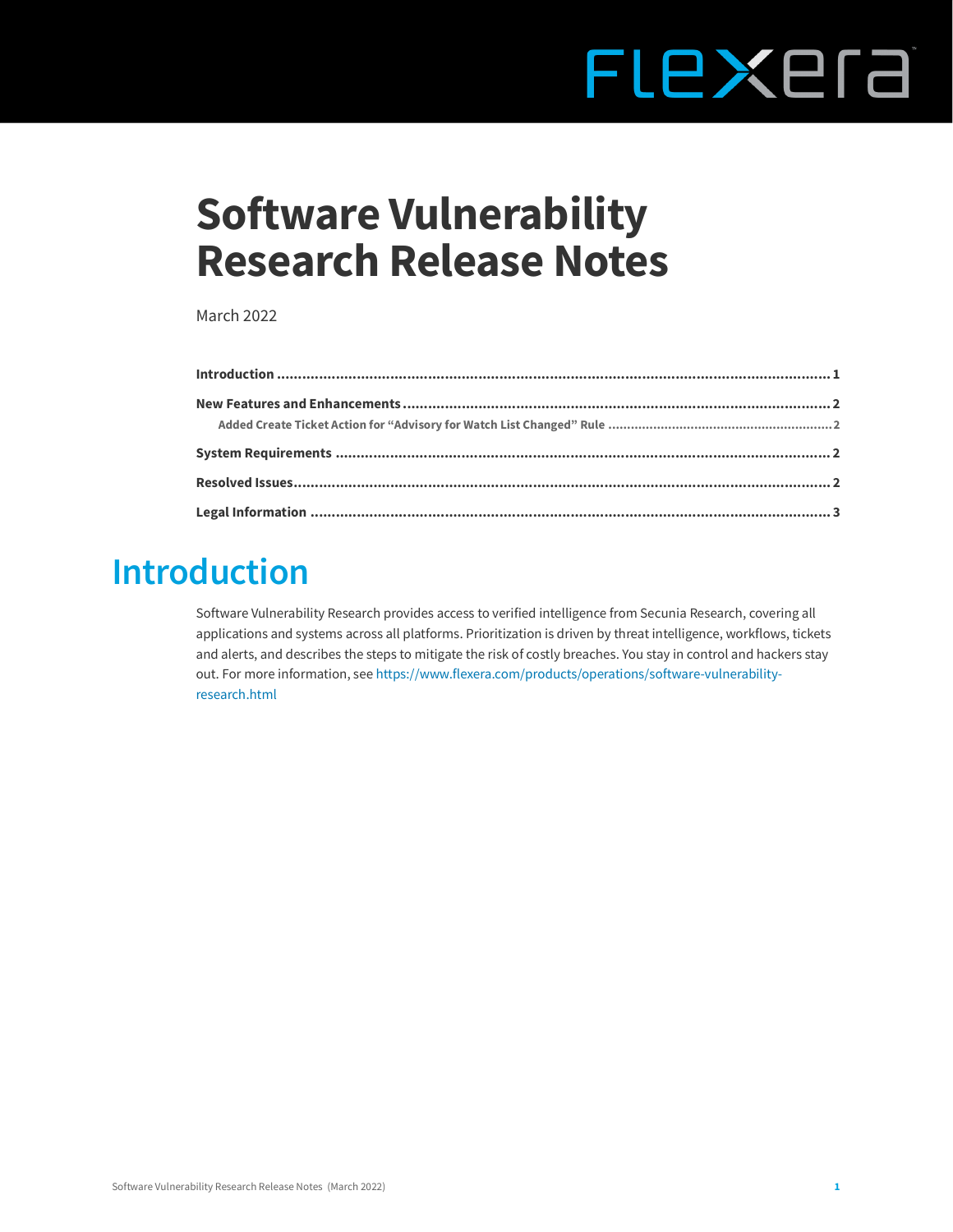## <span id="page-1-0"></span>**New Features and Enhancements**

This Software Vulnerability Research update includes the following:

**•** [Added Create Ticket Action for "Advisory for Watch List Changed" Rule](#page-1-1)

#### <span id="page-1-1"></span>**Added Create Ticket Action for "Advisory for Watch List Changed" Rule**

With this update, now you can add **Create ticket** action for **Advisory for Watch List Changed** rule in the **Add Action** grid.

| Settings > Workflow Management > Rules |                                             |                             |                                                                                                  |   |                       |              |            |
|----------------------------------------|---------------------------------------------|-----------------------------|--------------------------------------------------------------------------------------------------|---|-----------------------|--------------|------------|
| Account $\sim$                         | User Management -                           |                             | Vulnerability Management +                                                                       |   | Workflow Management + | Assessment - | <b>API</b> |
| Browsing 16 rules $i$                  |                                             |                             |                                                                                                  |   |                       |              |            |
| Rule name                              |                                             |                             |                                                                                                  |   | Rule description      |              |            |
|                                        | Advisory<br>for Watch<br>List<br>changed    |                             | Add action<br><b>Choose Action</b>                                                               |   |                       |              |            |
|                                        |                                             |                             | <b>Select Action</b>                                                                             | ▲ |                       |              |            |
|                                        | Advisory<br>released<br>or a Watch<br>List. |                             | Call service provider<br>Change ticket assignment<br>Change ticket queue<br>Change ticket status |   |                       |              |            |
|                                        | $\mathbf{z}$                                | Email                       | <b>Create ticket</b>                                                                             |   |                       |              |            |
|                                        | Advisory<br>released<br>or a Watch<br>List. | <b>Notify</b><br><b>SMS</b> | <b>Email</b>                                                                                     |   |                       |              |            |

For information. see [Create a Workflow Rule - Overview](https://docs.flexera.com/svr/ug/Content/helplibrary/Create_a_Workflow_Rule___Overview.htm).

### <span id="page-1-2"></span>**System Requirements**

Software Vulnerability Research's user interface will resize and adapt when being used on different devices. You can access the system from anywhere using any device, such as a smart phone or tablet, running Microsoft Edge, Chrome, Opera, Firefox, Safari and mobile browsers with an Internet connectioncapable of connecting to [https://app.flexerasoftware.com.](https://app.flexerasoftware.com)

### <span id="page-1-3"></span>**Resolved Issues**

The following table lists the customer issues that were resolved in Software Vulnerability Research :

| <b>Issue</b>       | <b>Description</b>                                                  |
|--------------------|---------------------------------------------------------------------|
| <b>IOJ-2229482</b> | Fixed issue of replacing text in search field - "Search by Keyword" |